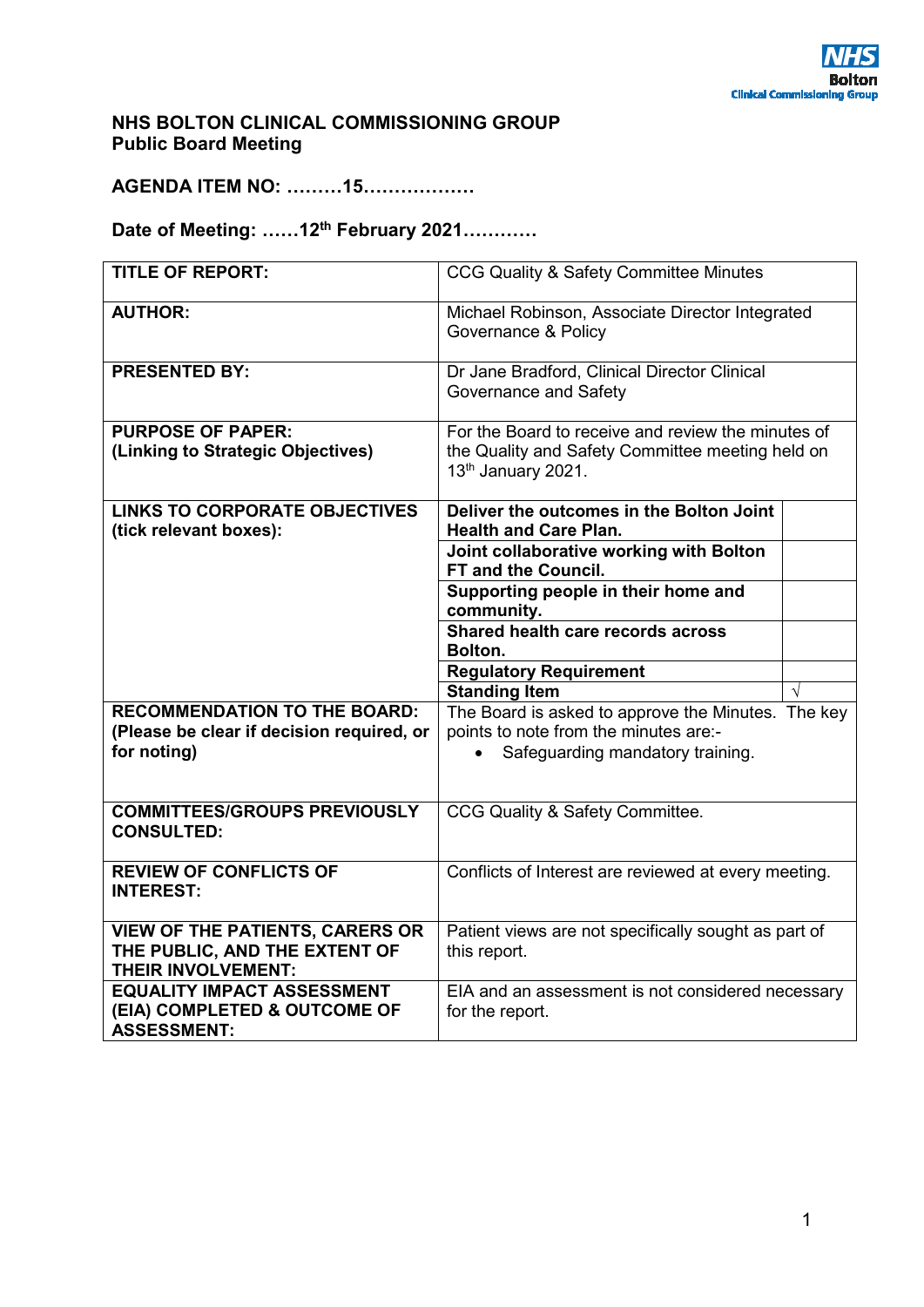### **MINUTES**

# **CCG Quality and Safety Committee**

**Date: 13th January 2021** 

**Time: 9.00am –** 

**Venue: Microsoft teams** 

#### **Present:**

| <b>Jane Bradford (Chair)</b> | <b>Clinical Director, Governance and Safety (JB)</b>  |
|------------------------------|-------------------------------------------------------|
| <b>Michael Robinson</b>      | <b>Associate Director, Governance and Safety (MR)</b> |
|                              |                                                       |
| <b>Jayne Waite</b>           | <b>Head Nurse for Personalisation and Choice (JW)</b> |
| Zeida Ali                    | Lay Board Member (ZA)                                 |
| <b>Chris Haigh</b>           | <b>Head of Medicines Optimisation (CH)</b>            |
| <b>Helen Lilley</b>          | <b>Nurse Board Member (HL)</b>                        |
| <b>Gill Baker</b>            | Head of Strategic Commissioning - Adult Acute         |
|                              | and Community [GB]                                    |
| <b>Diane Sankey</b>          | <b>Patient Safety &amp; Governance Lead (DS)</b>      |
| <b>Nicola Onley</b>          | <b>Associate Director, Communication &amp;</b>        |
|                              | <b>Engagement (NO)</b>                                |
| <b>Leah Payne</b>            | Senior Officer, Healthwatch (LP)                      |
| John Tabor                   | <b>GP Clinical lead (JT)</b>                          |
| <b>Kaleel Khan</b>           | Designated Adults Safeguarding lead (KK)              |

#### **In attendance:**

## **Minutes by:**

| Personal Assistant (JM)<br>Joanne Meaney |  |
|------------------------------------------|--|
|------------------------------------------|--|

| <b>Minute</b><br>No. | <b>TOPIC</b>                                                                                                                                                                                                                                                                                                                                                                                                                                                                                                                                                                                                                                                                              |  |
|----------------------|-------------------------------------------------------------------------------------------------------------------------------------------------------------------------------------------------------------------------------------------------------------------------------------------------------------------------------------------------------------------------------------------------------------------------------------------------------------------------------------------------------------------------------------------------------------------------------------------------------------------------------------------------------------------------------------------|--|
| 1/21                 | <b>Apologies for Absence</b><br>Apologies for absence were received from:<br>• Lynda Helsby, Associate Director, Primary Care and Health<br>Improvement                                                                                                                                                                                                                                                                                                                                                                                                                                                                                                                                   |  |
| 2/21                 | <b>Declarations of Interest</b><br>The Chair reminded committee members of their obligation to declare any interest<br>they may have on any issues arising at committee meetings which might conflict<br>with the business of NHS Bolton Clinical Commissioning Group.<br>Declarations declared by members of the Quality and Safety Committee are listed<br>in the CCG's Register of Interests. The Register is available either via the Board<br>Secretary to the Governing Body or the CCG website at the following link:<br>http://www.boltonccg.nhs.uk/about-us/declarations-of-interest<br>C Haigh declared an interest in relation to his role at Health Innovation<br>Manchester. |  |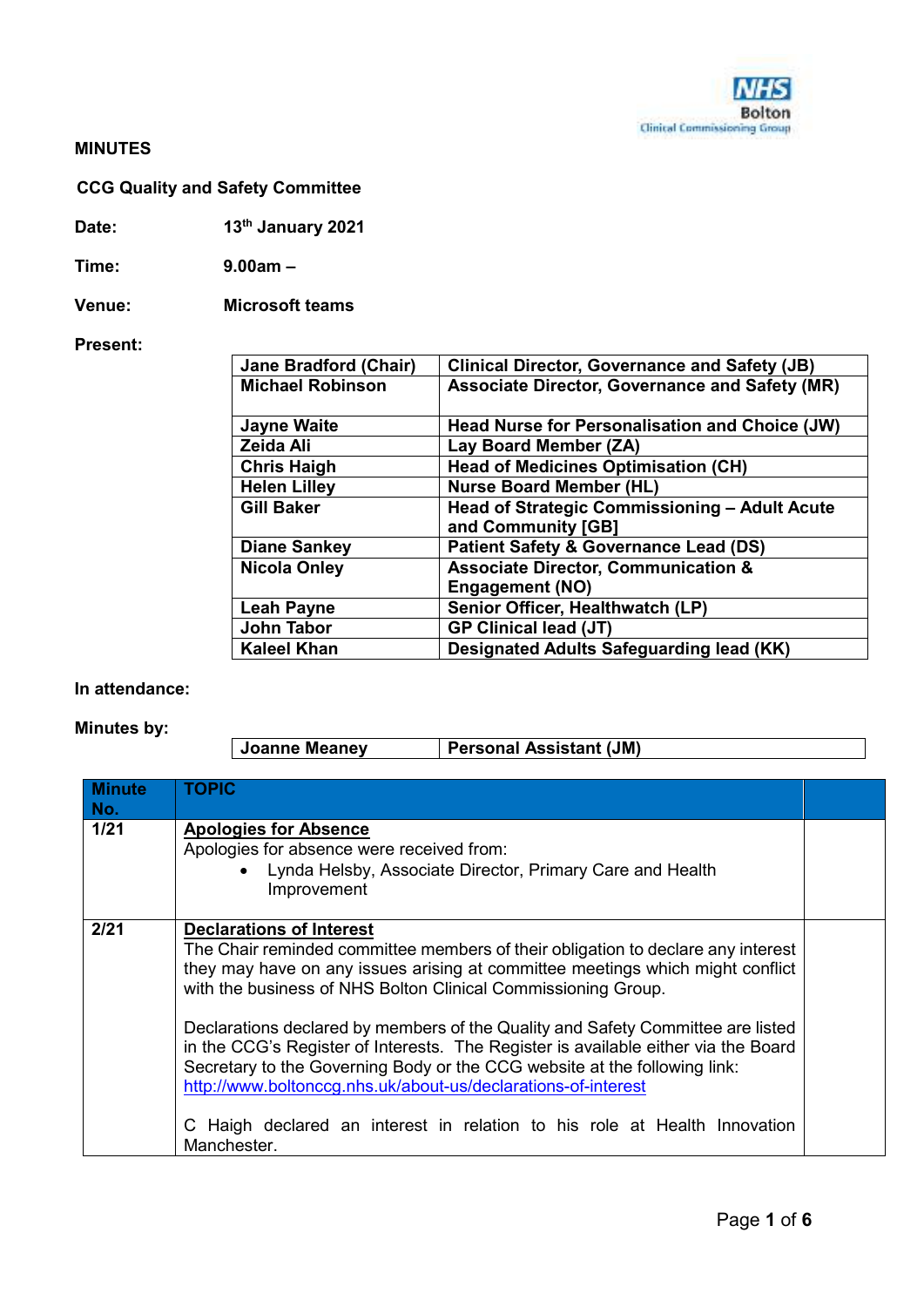

| 3/21 |                                                                                                                                                                                                                                                                                                                                                                                                                                                     |           |
|------|-----------------------------------------------------------------------------------------------------------------------------------------------------------------------------------------------------------------------------------------------------------------------------------------------------------------------------------------------------------------------------------------------------------------------------------------------------|-----------|
|      | Minutes from the last meeting held on 11 <sup>th</sup> November 2020 and action log<br>The minutes of the meeting held on $11th$ November 2020 were approved as a<br>correct record.                                                                                                                                                                                                                                                                |           |
|      |                                                                                                                                                                                                                                                                                                                                                                                                                                                     |           |
|      | LPS update - awaiting the issue of the Code of practice on LPS                                                                                                                                                                                                                                                                                                                                                                                      |           |
|      | GM Dental Practice Teams update - Several meetings held by Emma Hall-Scullin,<br>Consultant Dental Public Health, Public Health England North West, Lynne Smith,<br>Dental Education Manager, North West region and Dr M K Mushtag BDS (Lond),<br>(Chair Heywood, Middleton & Rochdale and Bury LDC).                                                                                                                                               |           |
|      | Outcomes - A task and finish will be set up to look at developing a rolling<br>safeguarding training programme                                                                                                                                                                                                                                                                                                                                      |           |
|      | NHS England oversight - Separate meeting held with NHS England safeguarding<br>team to have oversight of the dental practice teams safeguarding training<br>programme                                                                                                                                                                                                                                                                               |           |
|      | Concerns - NHS England are pushing for CCG safeguarding teams to be the<br>Single Point of Contact for enquires and concerns by Dental Practices. Kaleel<br>Khan has challenged this due to capacity and overstretched workloads. Wigan<br>CCG supports the proposal using the assurance and accountability framework and<br>the roles of designated nurses and professionals. Bolton CCG Safeguarding do<br>not support the proposal as it stands. |           |
|      | Outcomes - The proposal around CCG safeguarding teams to offer advice and<br>support to all dental practices to be taken to the GM children and adult networks<br>for a further debate.                                                                                                                                                                                                                                                             |           |
|      | Liberty Protection Safeguards (LPS) - NHSE England, National Head of<br>Safeguarding, Kenny Gibson has advise no work around LPS in the health system<br>until the LPS Code of Practice is released by the government. No further update.                                                                                                                                                                                                           |           |
| 4/21 | <b>Communications and Engagement</b><br>NO updated in relating to work with BCOM regarding the flu leaflet which has been<br>endorsed and distributed.                                                                                                                                                                                                                                                                                              |           |
|      | The activity on vaccination commenced mid-November under formal sign off<br>through the command control structure of GM and regional teams.                                                                                                                                                                                                                                                                                                         |           |
|      | A survey on social media shared by partners received 4000 responses, 70% of<br>people have indicated vaccination uptake. This is a good intelligence platform to<br>be used for channelling comms and engagement. NO agreed to share a copy of<br>the toplines of this survey with members.                                                                                                                                                         | <u>NO</u> |
|      | The communication team are in the process of developing a leaflet to be<br>distributed to all households.                                                                                                                                                                                                                                                                                                                                           |           |
|      | A lot of work is taking place in respect of literature and communications in relation<br>to the commencement of the vaccination programme. Executive members are<br>working hard to ensure that the most up to date information and consistent<br>messages are cascaded to all partners.<br>A household distribution leaflet<br><b>Noted</b>                                                                                                        |           |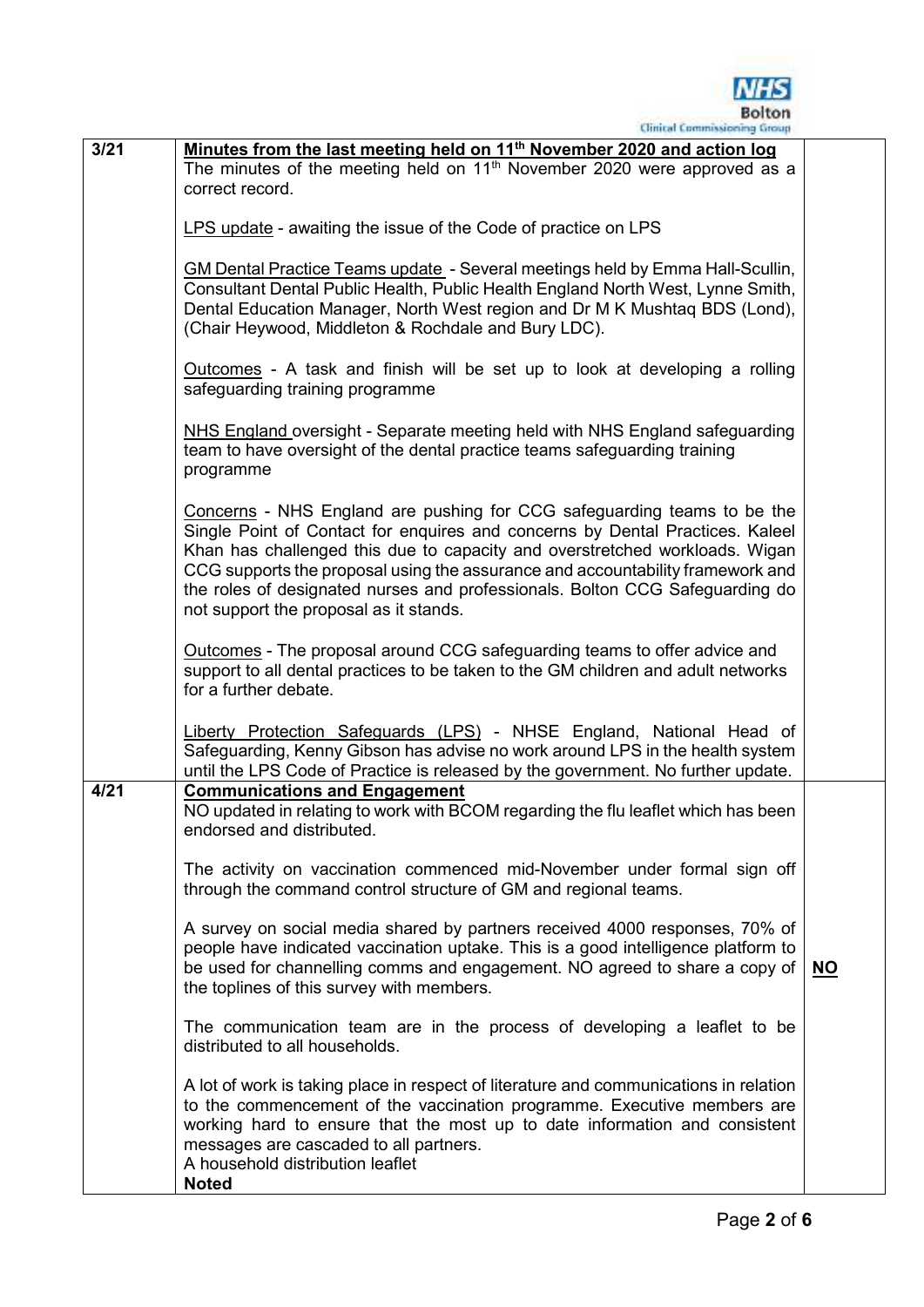

| 5/21 | <b>Healthwatch Update</b>                                                                                                                                                                                                                                                                                                                                                             |              |
|------|---------------------------------------------------------------------------------------------------------------------------------------------------------------------------------------------------------------------------------------------------------------------------------------------------------------------------------------------------------------------------------------|--------------|
|      | Information advice and guidance report                                                                                                                                                                                                                                                                                                                                                |              |
|      | Members noted the update report and the following areas where highlighted                                                                                                                                                                                                                                                                                                             |              |
|      | against the 34 enquiries :                                                                                                                                                                                                                                                                                                                                                            |              |
|      | Positive feedback in relation to attendance at Lever Chambers for covid                                                                                                                                                                                                                                                                                                               |              |
|      | vaccination;                                                                                                                                                                                                                                                                                                                                                                          |              |
|      | Positive assurance given to a patient attending the FT in relation to a<br>mammogram;                                                                                                                                                                                                                                                                                                 |              |
|      | NHS dentistry – continue to signpost people to the GM urgent dental care<br>service. In September 2020, Healthwatch England (HWE) published a<br>20201208 A review of our evidence Q2 2020-21.pdf<br>report<br>(healthwatch.co.uk). This report has been supported by the British Dental<br>Association. We are in the process of gathering local intelligence to<br>feedback to HWE; |              |
|      | Contact from a Local councillor in relation to a range of issues and a<br>meeting been arranged to discuss the concerns. LP and DS to discuss                                                                                                                                                                                                                                         | <b>LP/DS</b> |
|      | prior to meeting;<br>Enquiry regarding patient waiting times and face covering reinforcement,<br>HWB are still awaiting the patient to contact to discuss this further.                                                                                                                                                                                                               |              |
|      |                                                                                                                                                                                                                                                                                                                                                                                       |              |
| 6/21 | Members noted the update<br><b>Governance and Safety Report</b>                                                                                                                                                                                                                                                                                                                       |              |
|      | The Committee received a copy of the Governance and Safety report detailing<br>activity during Quarter 2 [1 July to 30 September] and outlined information in<br>relation to the covid issues which have been addressed.                                                                                                                                                              |              |
|      | There has been a slight increase in the number of incident reports from nursing<br>homes and GPs compared to the previous quarter.                                                                                                                                                                                                                                                    |              |
|      | There has been an increase in the transfer care issues from primary care which<br>have been raised with the FT by Clinical Directors.                                                                                                                                                                                                                                                 |              |
|      | The FOI compliance remains at 100%.                                                                                                                                                                                                                                                                                                                                                   |              |
|      | Members of the Committee noted the report                                                                                                                                                                                                                                                                                                                                             |              |
|      | <b>CLINICAL EFFECTIVENESS</b>                                                                                                                                                                                                                                                                                                                                                         |              |
| 7/21 | <b>Nursing Home / Domiciliary Agency report</b><br>The report detailed the current nursing home ratings. There are currently 7 nursing<br>homes out of 11 who are CQC rated 'good'. Farnworth Care Home has recently<br>been inspected and is now rated 'good' in all domains. The remaining 4 homes<br>are rated requiring improvement.                                              |              |
|      | Shannon Court (RI) - The home is due for re-inspection.                                                                                                                                                                                                                                                                                                                               |              |
|      | Four seasons has been re-inspected remaining RI. The home is much improved<br>and there are no major concerns from a CCG perspective.                                                                                                                                                                                                                                                 |              |
|      | Covid update – the number of positive cases are rising related more to staff than<br>residents. The vaccination programme for homes and staff is rolling out with an<br>expected completion by the end of January. Laburnum lodge is currently closed<br>to admissions due an outbreak.                                                                                               |              |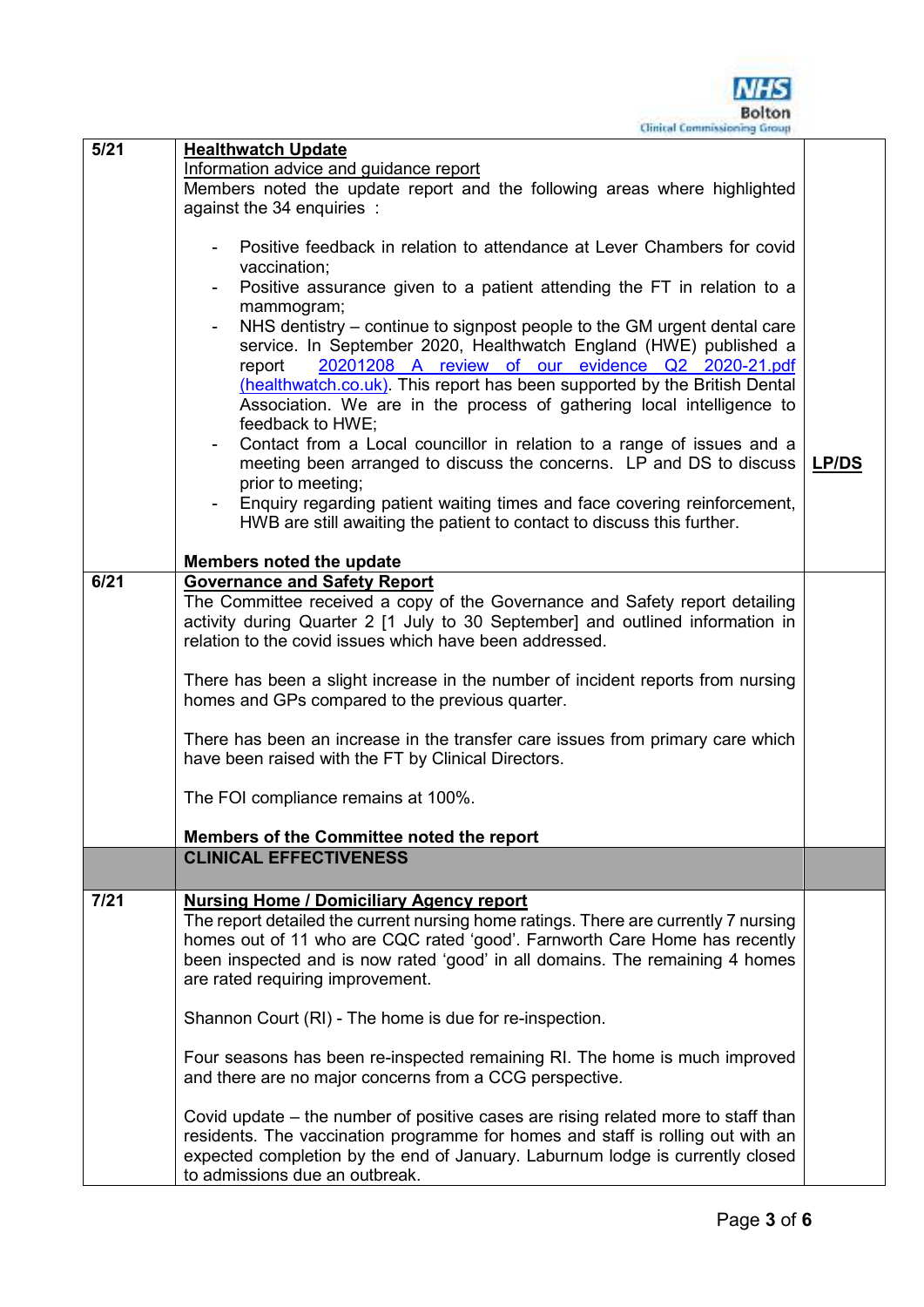|      | The Tunstall initiative which is specific to Bolton relates to work on sepsis and the<br>deterioration of patients has been decommissioned by the CCG, alternative<br>arrangements for the deployment of equipment will be put into place.                                                                    |    |
|------|---------------------------------------------------------------------------------------------------------------------------------------------------------------------------------------------------------------------------------------------------------------------------------------------------------------|----|
|      | FNC team continue to support the quality initiative and assurance and<br>improvement work. The team undertake targeted visits and are addressing<br>backlog from the first wave                                                                                                                               |    |
|      | Domicilary care – there has been some social media grievances in relation to one<br>provider. This is not a CCG package and arrangements are in place to discuss<br>the concerns with the provider.                                                                                                           |    |
|      | $SIF - a$ virtual safe environment to discuss provider concerns has been moved to<br>3-weekly.                                                                                                                                                                                                                |    |
|      | FNC complaints relating to funding are being addressed through normal<br>processes.                                                                                                                                                                                                                           |    |
|      | Pressure Ulcer Collaborative - bi-monthly basis, ad hoc due to current<br>circumstances                                                                                                                                                                                                                       |    |
|      | HW queried the conversion rate for placement and JW agreed to provide this<br>separately from the fortnightly reporting. Vacancies exist in homes but the picture<br>is improving.                                                                                                                            |    |
|      | Members noted the detailed update                                                                                                                                                                                                                                                                             | JW |
|      |                                                                                                                                                                                                                                                                                                               |    |
| 8/21 | <b>Serious Incidents Report</b><br>The report updated the Committee on patient safety incidents (SIs) or 'never<br>events' reported by Providers and Bolton CCG to the NHS Strategic Executive<br>Information System (StEIS) and Regulation 28 (Prevention of future deaths)<br>reports issued by HM Coroner. |    |
|      | DS informed the Committee that the never event related to the Blackburn area<br>regarding dental treatment.                                                                                                                                                                                                   |    |
|      | Members noted the report.                                                                                                                                                                                                                                                                                     |    |
| 9/21 | <b>Safeguarding update</b>                                                                                                                                                                                                                                                                                    |    |
|      | The committee received the Quarter 3 report submitted to NHSE.                                                                                                                                                                                                                                                |    |
|      | There are 10 statutory reviews ongoing and action plans in process.                                                                                                                                                                                                                                           |    |
|      | Mandatory training remains a 'red indicator' with staff from three departments still<br>to complete.                                                                                                                                                                                                          |    |
|      | There are good arrangements in place in respect of assurances with providers and<br>the safeguarding team continue to have oversight of CCG contracts.                                                                                                                                                        |    |
|      | The Section 42 case for a Bolton practice has now closed down.                                                                                                                                                                                                                                                |    |
|      | No specific concerns for child and adult safeguarding.                                                                                                                                                                                                                                                        |    |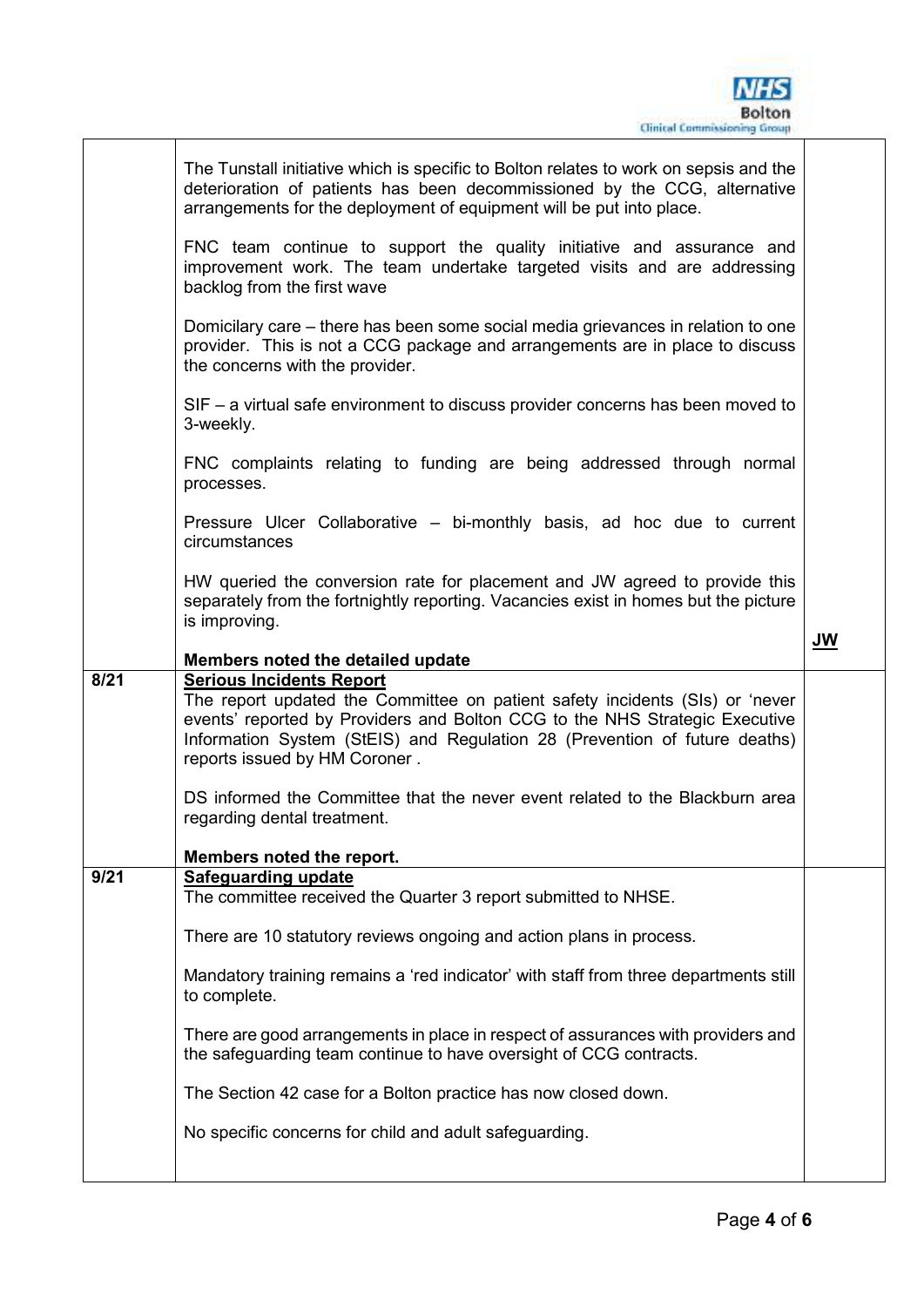

|       | Clinical Commissioning Group-                                                                                                                                                                                                                                            |           |
|-------|--------------------------------------------------------------------------------------------------------------------------------------------------------------------------------------------------------------------------------------------------------------------------|-----------|
|       | Members noted the update. The Chair requested that the safeguarding team<br>liaise with the three departments to ensure that staff undertake level 2 or 3<br>whichever is specific to the individual and provide an interim update directly                              | <b>KK</b> |
|       | <b>PATIENT SAFETY</b>                                                                                                                                                                                                                                                    |           |
| 10/21 | <b>NICE Quality Standard Review</b>                                                                                                                                                                                                                                      |           |
|       | JB highlighted the update given at the last meeting that on reflection it was agreed<br>that more clinical discussion was required on these reviews and it has been to<br>take through Clinical Standards Oversight Group respectively.                                  |           |
|       | The attached report detailed the reviews undertaken and key messages will be<br>taken through clinical leads.                                                                                                                                                            |           |
|       | <b>Noted</b>                                                                                                                                                                                                                                                             |           |
| 11/21 | <b>Bolton Care Record update</b><br>The report, received for information, gave an update on the implementation and<br>progress of the Bolton Care Record.                                                                                                                |           |
|       | CH reported that having the BCR is a huge advantage from a prescribing<br>perspective.                                                                                                                                                                                   |           |
|       | Members noted the update report                                                                                                                                                                                                                                          |           |
| 12/21 | <b>Ockenden Report</b>                                                                                                                                                                                                                                                   |           |
|       | The Committee received a copy of the report for information which detailed the<br>emerging findings and recommendations of the independent review of maternity<br>services at The Shrewsbury and Telford NHS Trust.                                                      |           |
|       | Providers were requested to respond to this review and the Trust are at various<br>levels of compliance and have been fairly open and transparent in their response.                                                                                                     |           |
|       | There are a number of recommendations detailed throughout the report to which<br>the Trust will need to respond to in addition to their first response.                                                                                                                  |           |
|       | A meeting has been arranged to meet with the Director of Nursing and Head of<br>Midwifery at Bolton FT to discuss the report and actions.                                                                                                                                |           |
|       | The Committee are scheduled to receive an update from the FT governance team<br>at the March meeting and will receive an update on recommendations and actions.                                                                                                          |           |
|       | <b>Members noted the report</b>                                                                                                                                                                                                                                          |           |
| 13/21 | <b>CQC Report</b>                                                                                                                                                                                                                                                        |           |
|       | The report informed the Committee of the Care Quality Commission (CQC) reports<br>published from 1st September to 31 <sup>st</sup> December 2020 for GP practices, nursing<br>and residential homes in Bolton; local hospitals; and other health organisations.          |           |
|       | Four inspections of healthcare providers and care homes have taken place with<br>the majority indicating a 'green' rating.                                                                                                                                               |           |
|       | The Bolton practice who received an inadequate rating overall in December has<br>been re-inspected and it was found that improvements had been made under each<br>of the key questions previously inspected. The practice has now received an<br>overall rating of good. |           |